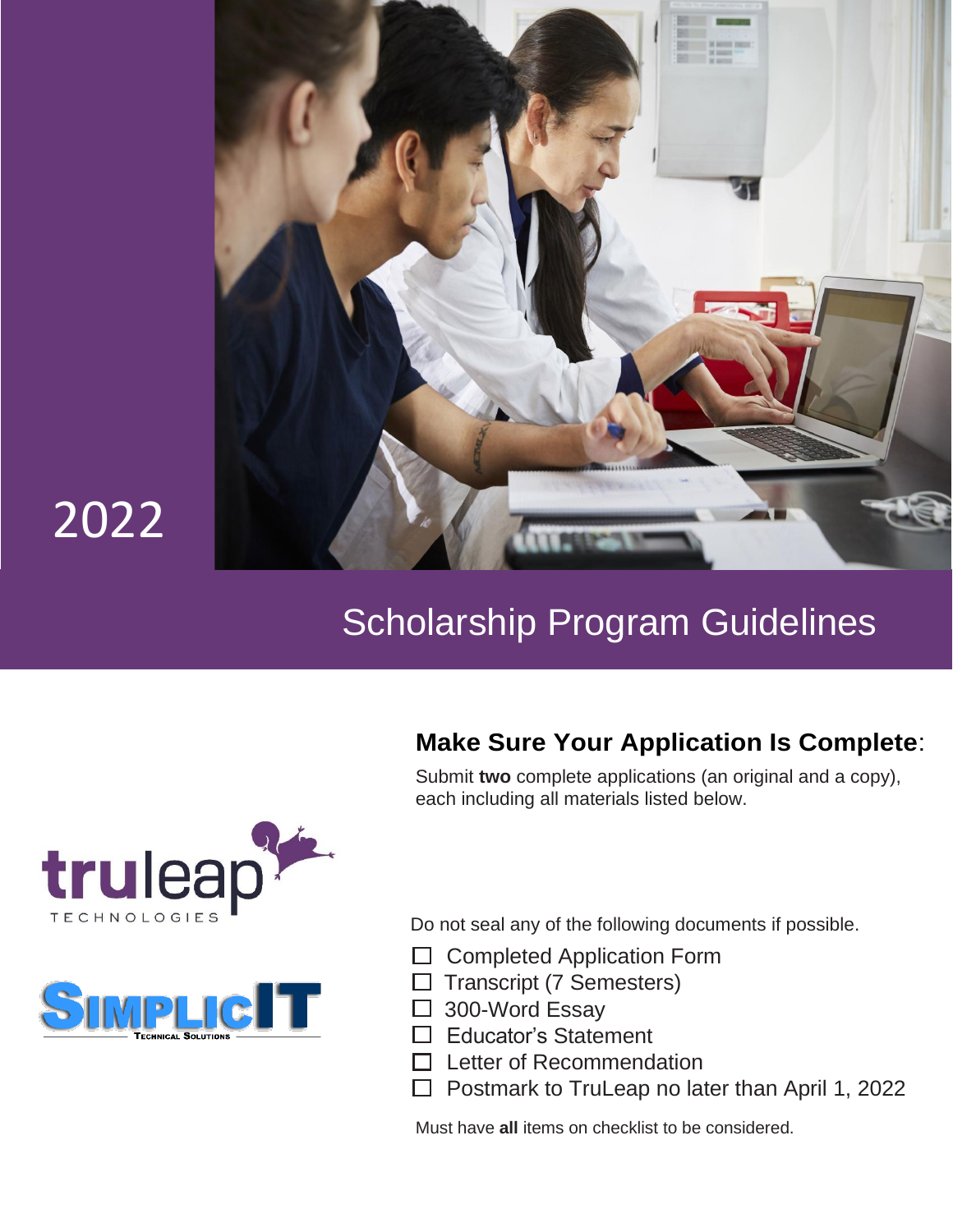TruLeap Technologies seeks to sustain and enhance the quality of life in America by advancing an understanding of rural issues. Through its various programs and initiatives, TruLeap strongly supports the continuing education of rural youth.

SimplicIT Technical Solutions is dedicated to providing world-class Managed IT Solutions to businesses. Students enrolled in a technical field of study would be eligible for the SimplicIT scholarship.

## **Eligibility**

Each applicant must:

- Be a graduating high school senior or enrolled in an accredited post-secondary school.
- Be a United States citizen.
- Be a current member/customer of TruLeap Technologies or SimplicIT Technical Solutions or a direct relative of a member/customer of TruLeap or SimplicIT.
- Be accepted by an accredited two- or four-year college, university or vocational-technical school.
- Have at least a C grade point average (GPA).

## **Application Instructions**

- Type (preferred) or print all requested information. Complete the scholarship application in full. If any information is incomplete, the application will be rejected.
- Prepare a 300-word essay on one of the following topics:
	- 1. Describe your most significant accomplishment and explain why you believe it to be your most outstanding.
	- 2. Describe the community in which you live and indicate how it has influenced the person you are.
	- 3. Describe your future plans after graduating from college or university.
- The essay portion of the application is worth 35% of your total score. Make sure to use spell-check and grammarcheck before submitting your essay.
- Have a high school teacher or guidance counselor complete the Educator's Statement. Please ask the author to provide two copies of his/her statement.
- Submit one letter of recommendation from a local community leader other than an educator (examples include telephone company personnel, elected official, local business leader, etc.). Please ask the author to enclose two copies of his/her letter.
- Include two copies of your transcripts, including the most recent semester. Transcript does not have to be an official copy.
- Do not include any photographs with your application.
- All signatures must be provided where indicated on the application.
- All materials, including recommendation letters, must be submitted together.

## **Terms and Conditions**

- All applications will be reviewed, and winners selected by a qualified selection committee of educators.
- Scholarships will be awarded on a one-time basis and will not be renewable.
- Awards will be paid upon proof of registration at an institute of higher education and will be issued by August 2022.
- Scholarships will be awarded without regard to race, ethnicity, national origin, religion, gender or disability.
- Incomplete applications will not be considered. Refer to the checklist on the application form to ensure that all components of the application have been fulfilled.
- Winners will forfeit their scholarship if mandatory paperwork is not received by TruLeap Technologies within 60 days of notification that they have won.
- Winners will be posted on the TruLeap and SimplicIT websites: [www.truleap.net](http://www.truleap.net/) by May 31, 2022.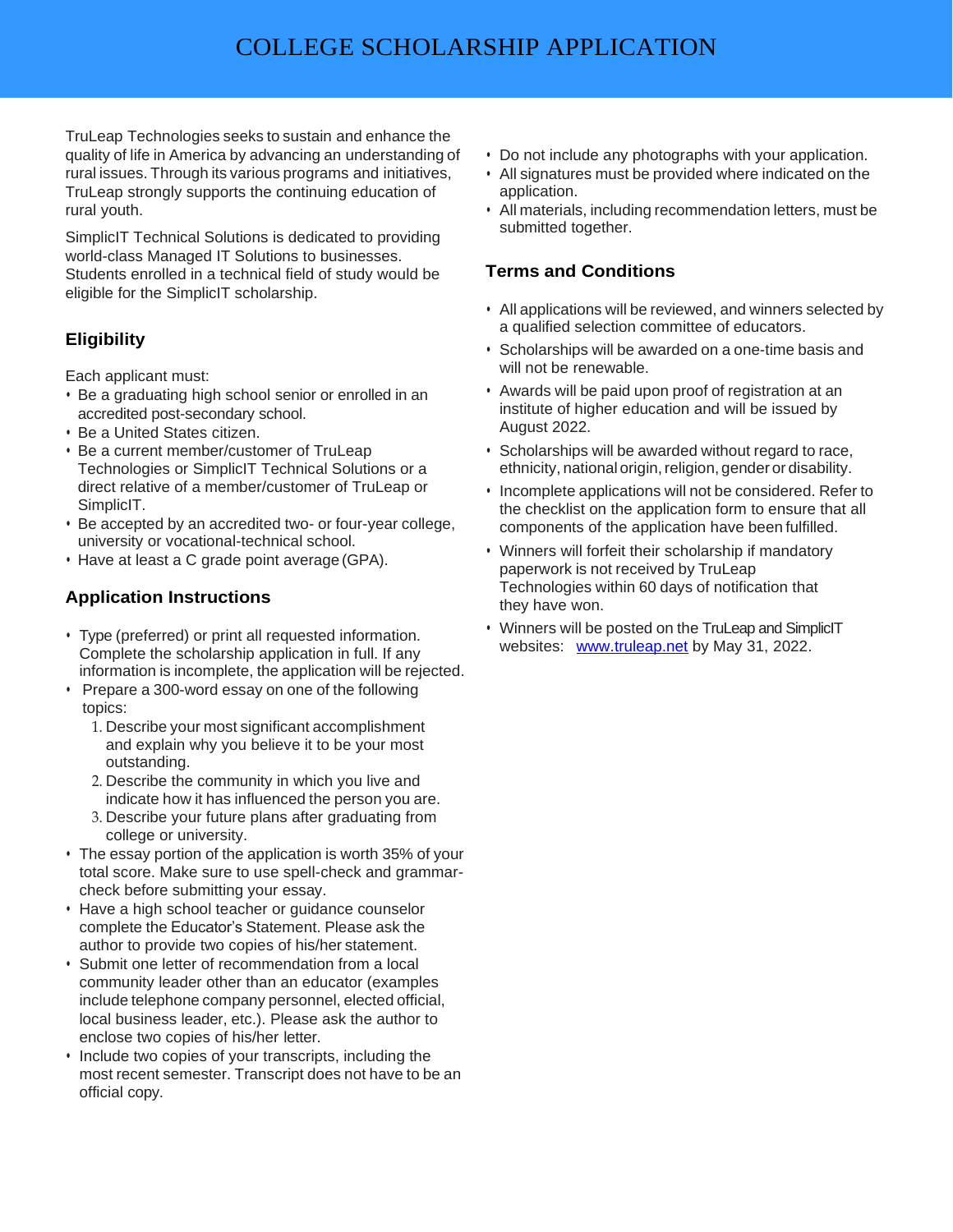## EDUCATOR'S STATEMENT

### **This Page Is To Be Completed by One of Your Teachers or Your High School Guidance Counselor**

To Be Submitted by Student with Completed Application.

\*Teacher/Counselor: Please fill out, make one copy, and provide both copies to the student.

| Applicant's Name           | Date |
|----------------------------|------|
| High School                |      |
| Teacher's/Counselor's Name |      |
| Position                   |      |

Please describe whatever you think is important about this student, including a description of academic and personal characteristics. We are particularly interested in a candidate's intellectual promise, motivation, relative maturity, commitments to service, integrity, special talents and enthusiasm, hardships overcome (if applicable) and initiative. We welcome any information that will help distinguish this student from others. Please submit your comments below. Attach additional page if necessary.

### Personality & Character Evaluation

Compared with other high school seniors, how would you rate this student in the following areas?

|                                                  | Average | Good | <b>Very Good</b> | <b>Excellent</b><br>(Top 10%) | One of the<br><b>Best That I</b><br><b>Have Ever</b><br><b>Encountered</b> |
|--------------------------------------------------|---------|------|------------------|-------------------------------|----------------------------------------------------------------------------|
| <b>Positive Attitude</b>                         |         |      |                  |                               |                                                                            |
| <b>Enthusiasm &amp; Support</b><br>of the School |         |      |                  |                               |                                                                            |
| <b>Respect for Others</b>                        |         |      |                  |                               |                                                                            |
| <b>Leadership Qualities</b>                      |         |      |                  |                               |                                                                            |
| <b>Academic Achievement</b>                      |         |      |                  |                               |                                                                            |
| <b>Sense of Responsibility</b>                   |         |      |                  |                               |                                                                            |
| <b>Principles and Values</b>                     |         |      |                  |                               |                                                                            |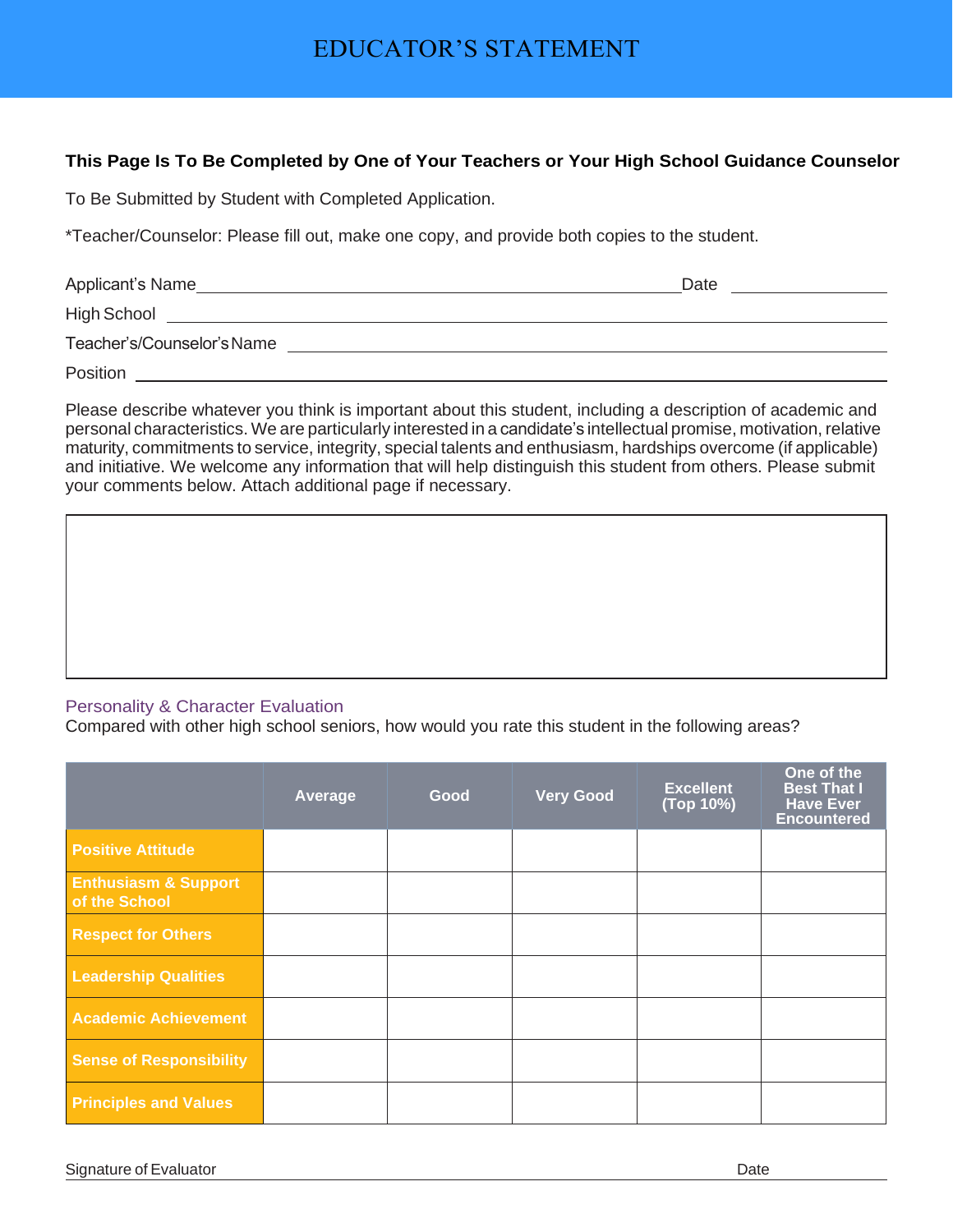### **Instructions:**

1. Please fill out both sides of this application and mail with all attachments and one photocopy of all materials to:

Selection Committee TruLeap Technologies P.O. Box 89 Filer, ID 83328

- 2. Please type (preferred) or print all information in black or blue ink. No pencil.
- 3. Include all requested attachments with application.
- **4. Postmark application to TruLeap no later than April 1, 2022.**

|                                    | Mailing Address <b>Mailing Address Mailing Address Mailing Address Mailing Address</b>                                                                        |  |
|------------------------------------|---------------------------------------------------------------------------------------------------------------------------------------------------------------|--|
|                                    |                                                                                                                                                               |  |
|                                    |                                                                                                                                                               |  |
|                                    |                                                                                                                                                               |  |
|                                    |                                                                                                                                                               |  |
|                                    | Grade Point Average (please provide your unweighted GPA cumulative through your 7th semester) ______                                                          |  |
|                                    | SAT Score (if applicable) ACT Score (if applicable) ACT Score (if applicable)                                                                                 |  |
|                                    | College, University or Vocational/Technical School You Plan to Attend [100] [100] [100] College, University or Vocational/Technical School You Plan to Attend |  |
|                                    | College, University or Vocational/Technical School Admissions Office Telephone Number                                                                         |  |
| Have You Been Accepted? ○ Yes ○ No |                                                                                                                                                               |  |
|                                    |                                                                                                                                                               |  |

**Work Experience:** List your work experience over the last four years, in chronological order, with your most recent job listed first. Attach additional page if necessary.

| Company | <b>Position/Job Description</b> | <b>Employed</b><br><b>From</b> | <b>Employed To</b> | <b>Average Hours<br/>Per Week</b> |
|---------|---------------------------------|--------------------------------|--------------------|-----------------------------------|
|         |                                 |                                |                    |                                   |
|         |                                 |                                |                    |                                   |
|         |                                 |                                |                    |                                   |

**School Activities:** List all school activities in which you have participated in the last four years (i.e., athletics, student government, clubs). Attach additional page if necessary.

| <b>Activity</b> | Years Average Hours<br>(1, 2, 3, 4) Per Week | <b>Comments</b> |
|-----------------|----------------------------------------------|-----------------|
|                 |                                              |                 |
|                 |                                              |                 |
|                 |                                              |                 |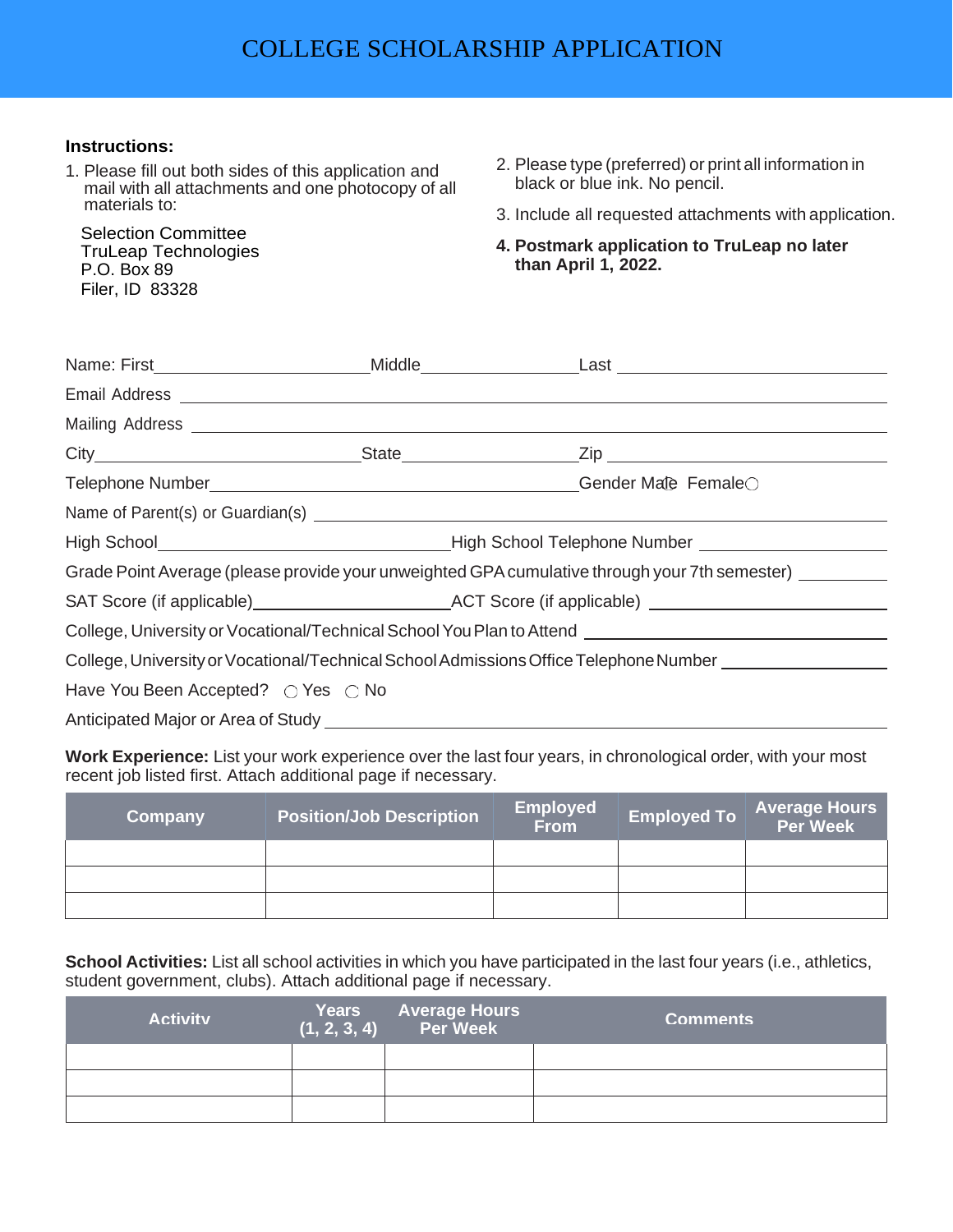## COLLEGE SCHOLARSHIP APPLICATION

**Community and Volunteer Activities:** List all nonpaid community activities in which you have participated in the last four years (i.e., volunteer efforts, church work). Attach additional page if necessary.

| Activity (i.e., soup kitchen) | Years<br>(1, 2, 3, 4) | <b>Average Hours</b><br><b>Per Week</b> | <b>Comments</b> |
|-------------------------------|-----------------------|-----------------------------------------|-----------------|
|                               |                       |                                         |                 |
|                               |                       |                                         |                 |
|                               |                       |                                         |                 |

**Awards and Honors:** List all awards and honors received in the last four years (including academic awards or honors). Attach additional page if necessary.

| Years | <b>Award or Honor</b><br>(i.e., Eagle Scout Badge, National Merit Scholar) | <b>Comments</b><br>(Describe the Honor – Why Given) |
|-------|----------------------------------------------------------------------------|-----------------------------------------------------|
|       |                                                                            |                                                     |
|       |                                                                            |                                                     |
|       |                                                                            |                                                     |

**Special Circumstances:** Describe any additional information you feel the Selection Committee should consider in the selection process (i.e., family need or hardships overcome). Please provide this information in an attachment to this application, typed (preferred) or printed in blue or black ink. Do not answer this question if you feel that there are no special circumstances or important facts to relay.

**Submit essay as attachment:** Essay should be approximately 300 words, typed (preferred) or printed, 12-point font, double-spaced with one-inch margins. Please address one of the following statements:

- 1. Describe your most significant accomplishment and explain why you believe it to be your most outstanding.
- 2. Describe the community in which you live and indicate how it has influenced the person you are.
- 3. Describe your future plans upon graduation from college or university.

#### **Applicant Certification**

I hereby certify that all the information provided in this application is complete and true to the best of my knowledge. I hereby grant permission to TruLeap Technologies to contact my references and/or school if necessary, and to use my name and likeness in promotional materials in the event I am selected to receive a scholarship award.

| <b>Signature of the Applicant</b> |                                                                                                          | Date |
|-----------------------------------|----------------------------------------------------------------------------------------------------------|------|
|                                   | <b>Make Sure Your Application Is Complete:</b>                                                           |      |
|                                   | Submit two complete applications (an original and a copy), each<br>including all materials listed below. |      |
|                                   | Do not seal any of the following documents if possible.<br><b>Completed Application Form</b>             |      |
|                                   | Transcript (7 Semesters)                                                                                 |      |
|                                   | 300-Word Essay                                                                                           |      |
|                                   | <b>Educator's Statement</b>                                                                              |      |
|                                   | Letter of Recommendation                                                                                 |      |
|                                   | Postmarkto TruLeap, no later than April 1, 2022                                                          |      |
|                                   | Must have all items on checklist to be considered.                                                       |      |